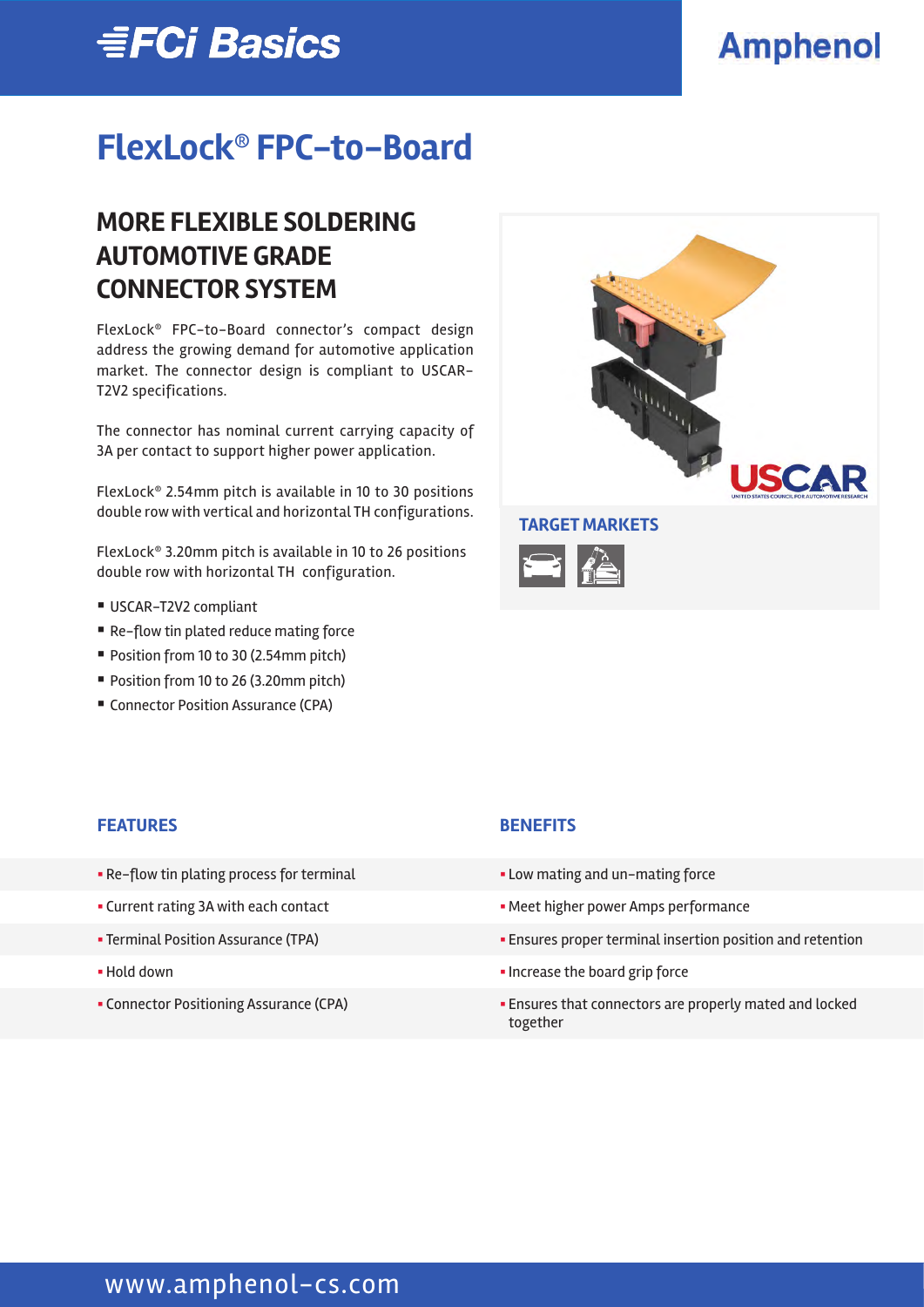### **TECHNICAL INFORMATION**

#### **MATERIAL**

- § Connector Contact: Copper alloy
- § Housing: High temperature UL 94V-0
- § Plating: Tin plated

8µ" GXT®/Au

### **ELECTRICAL PERFORMANCE**

- § Voltage Rating: 48V AC/DC
- Insulation Resistance: 100MΩ min.
- Contact Resistance:  $25m\Omega$  max. (initial)
- § Current Rating: 3A
- Low Level Contact Resistance: <25mΩ
- § Dielectric Withstand Voltage: 500V AC
- § Temperature Rise: +55°C max. for 7.32A

#### **MECHANICAL PERFORMANCE**

- § Durability: 10 cycles (tin), 30 cycles (gold)
- § Mating/Un-mating Force: 75N max.
- § Terminal Insertion Force: <5N max./pin
- § Terminal Retention Force: 15N min.

#### **ENVIRONMENTAL**

§ Operating Temperature Range: -40°C to +105°C

#### **APPROVALS AND CERTIFICATIONS**

§ UL E66906

#### **SPECIFICATIONS**

- § Product Specification: GS-12-1679
- § Product Pitch: 2.54mm, 3.20m
- § PCB Termination: 1.60mm
- § Packaging Specification: GS-14-2781
- § Application Specification: GS-20-0707

#### **PACKAGING**

- § Header: Tape and reel
- § Receptacle Housing: Tray

### **TARGET MARKETS/APPLICATIONS**



BMS (Battery Management System) OBC (On Board Charge) MCU (Micro Control Unit)



Robotics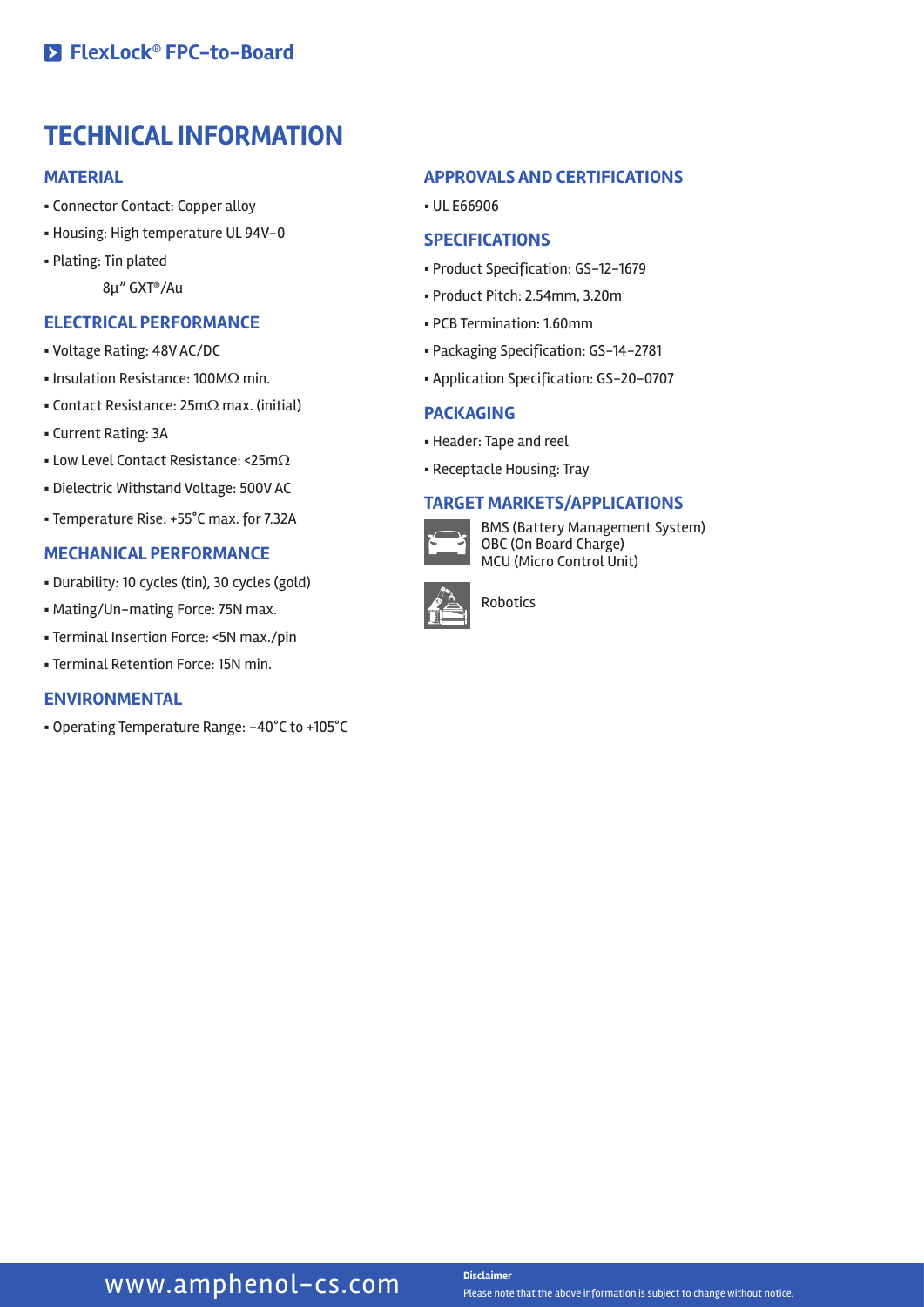### **PART NUMBER SELECTOR\_DOUBLE ROW R/A\_HEADER\_2.54MM**



### **PART NUMBER SELECTOR\_DOUBLE ROW R/A\_RECEPTACLE\_2.54MM**



### **PART NUMBER SELECTOR\_DOUBLE ROW VERTICAL\_HEADER\_2.54MM**



### **WWW.amphenol-cs.com** Disclaimer

Please note that the above information is subject to change without notice.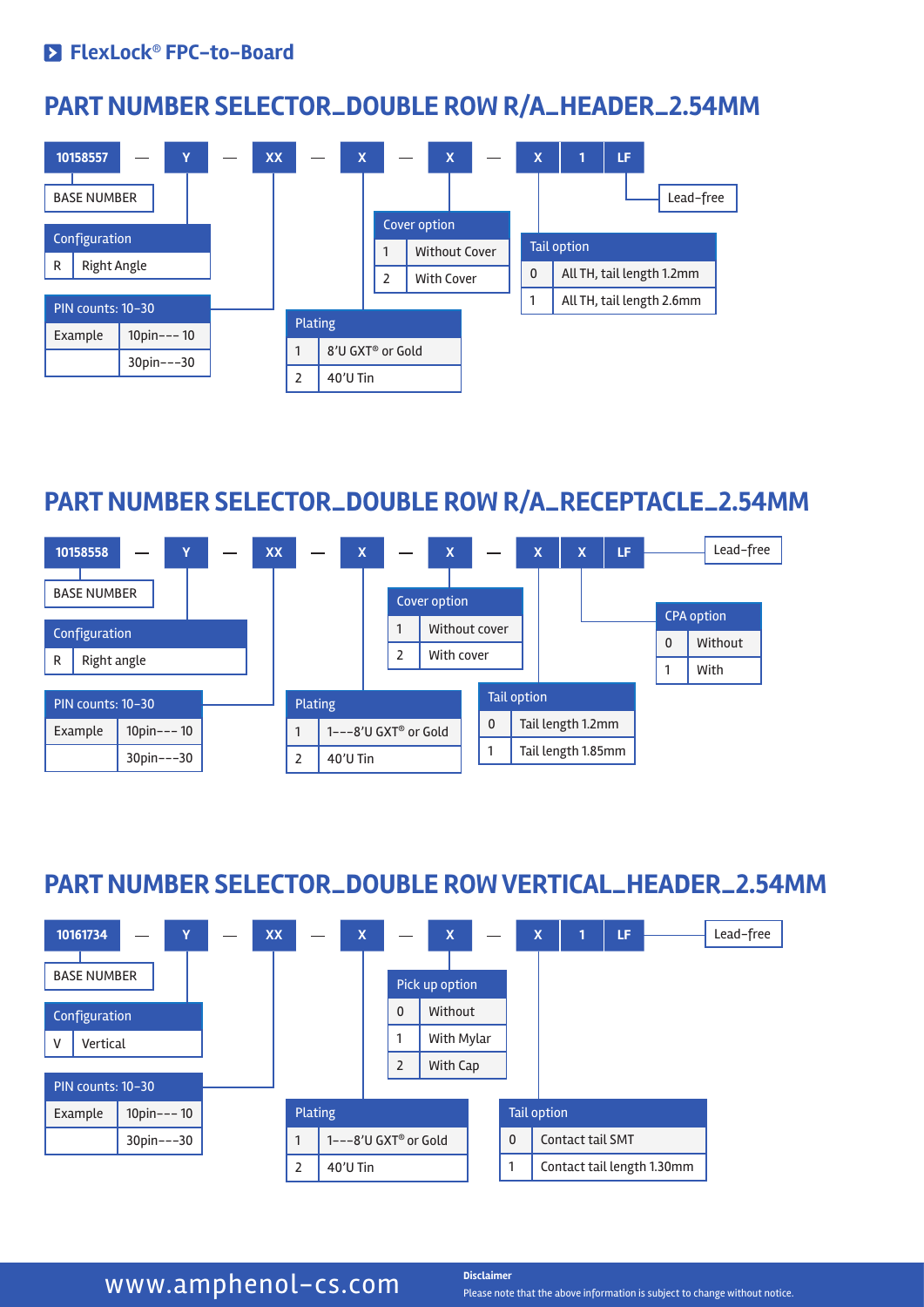### **PART NUMBER SELECTOR - DOUBLE ROW VERTICAL\_ RECEPTACLE\_2.54MM**



### **PART NUMBER SELECTOR\_DOUBLE ROW VERTICAL\_HEADER\_3.20MM**



## **PART NUMBER SELECTOR\_DOUBLE ROW R/A\_RECEPTACLE\_3.20MM**